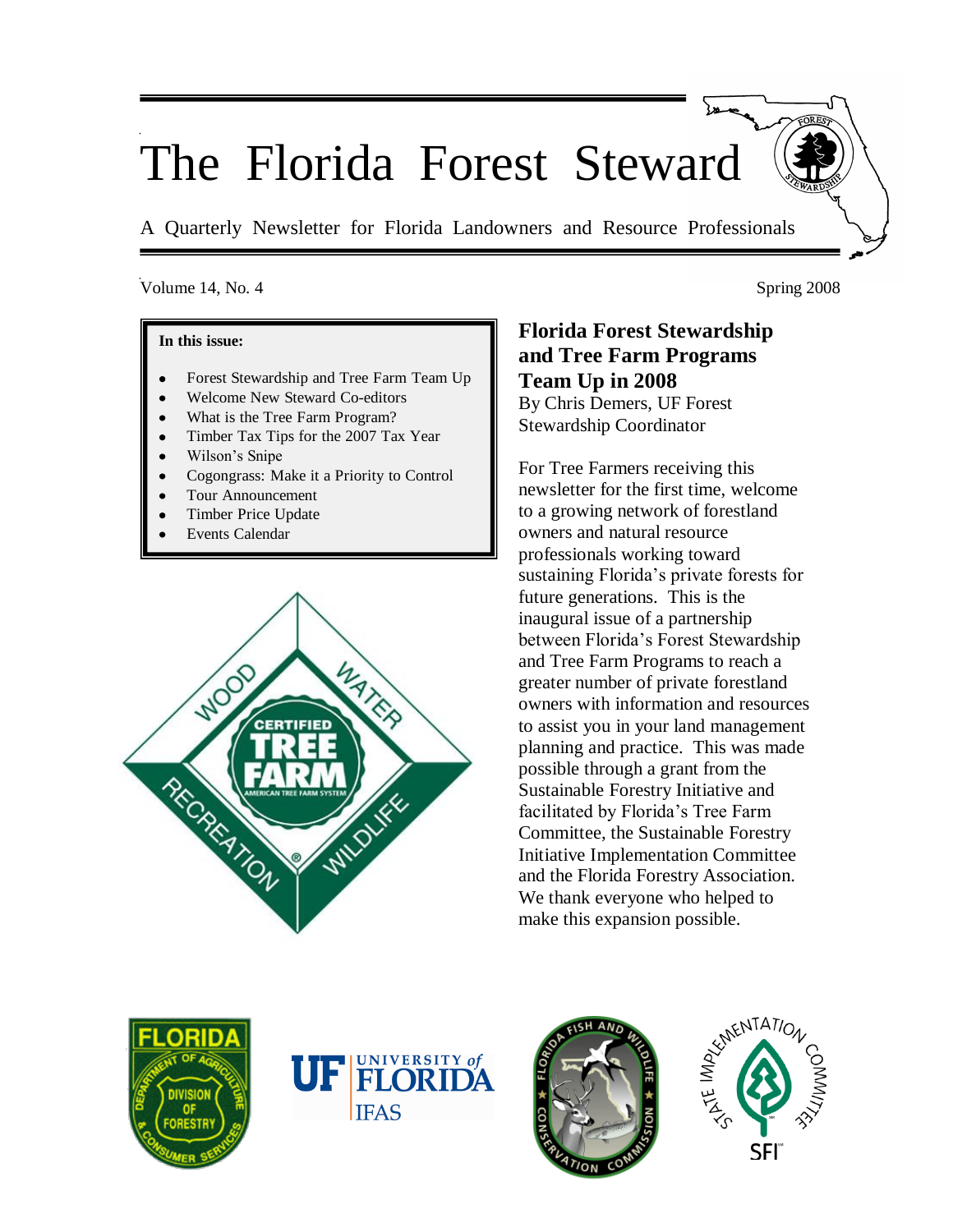## **What is the Forest Stewardship Program?**

The Forest Stewardship Program was founded in 1990 by Congress to encourage and help private forestland owners, with at least 20 acres, to actively manage their forest resources for multiple benefits including wood products, habitat for fish and wildlife, clean air and water, recreational opportunities, and aesthetic beauty. A difference between Forest Stewardship and Tree Farm is the Stewardship Program"s emphasis on management for multiple benefits. Stewardship landowners choose a primary objective and at least one other secondary objective. Many landowners in the Program manage for some combination of timber and wildlife.

Another function of the program is to recognize landowners who practice good land stewardship through certification with a sign and plaque. The Florida Division of Forestry administers Florida"s Forest Stewardship Program and provides technical assistance with forest management. Technical assistance for wildlife management is provided by the Florida Fish and Wildlife Conservation Commission and educational services are provided by the University of Florida IFAS. There are over 2,780 landowners enrolled in Florida"s Forest Stewardship program, collectively owning over 780,785 acres across the state.

In addition to receiving this newsletter, Florida Tree Farmers are invited to participate in the educational programs provided through the Stewardship Program. Each year we offer workshops, tours and other events across the state, which cover a wide variety of topics related to private forestland management. An event announcement is in this issue

and a calendar of upcoming events is on the back page. We hope to see you at one or more programs.

## **Welcome Tony Grossman, Jon Gould and Chris Wynn, Co-editors of the Steward**

Tony Grossman was recently hired as the Conservation Programs Manager for the Florida Division of Forestry. Tony received his Bachelor of Science in Forest Management at Purdue University, West Lafayette, Indiana in 1984. He worked for the Indiana Division of Forestry for seven years as a District Forester, followed by 14 years operating a natural resources consulting business in Indiana, Ohio & Kentucky. Tony has served as a Tree Farm Inspector, Project Learning Tree Facilitator, on the Board of Directors of the *Indiana Woodland Steward*, and Society of American Foresters Indiana Chapter Chairman. In 2005, he moved to Reno, Nevada and worked for the Nevada Department of Wildlife, providing technical guidance and supervision for fire rehabilitation and federal projects impacting wildlife.

Taking the lead in reaching Tree Farmers with this publication is Jon Gould, Tree Farmer and Florida Tree Farm Committee Vice-Chair. Jon will provide articles in each issue that will be informative to Tree Farmers and Forest Stewards alike. His article below describes the Tree Farm program for Forest Stewards who may not be familiar with that program.

After 30 years of service in FWC"s Habitat and Species Conservation, Chuck McKelvy is now FWC"s Small Game Program Coordinator. Chris Wynn is now filling his shoes as the statewide Landowner Assistance Program Coordinator. Chris earned his Bachelor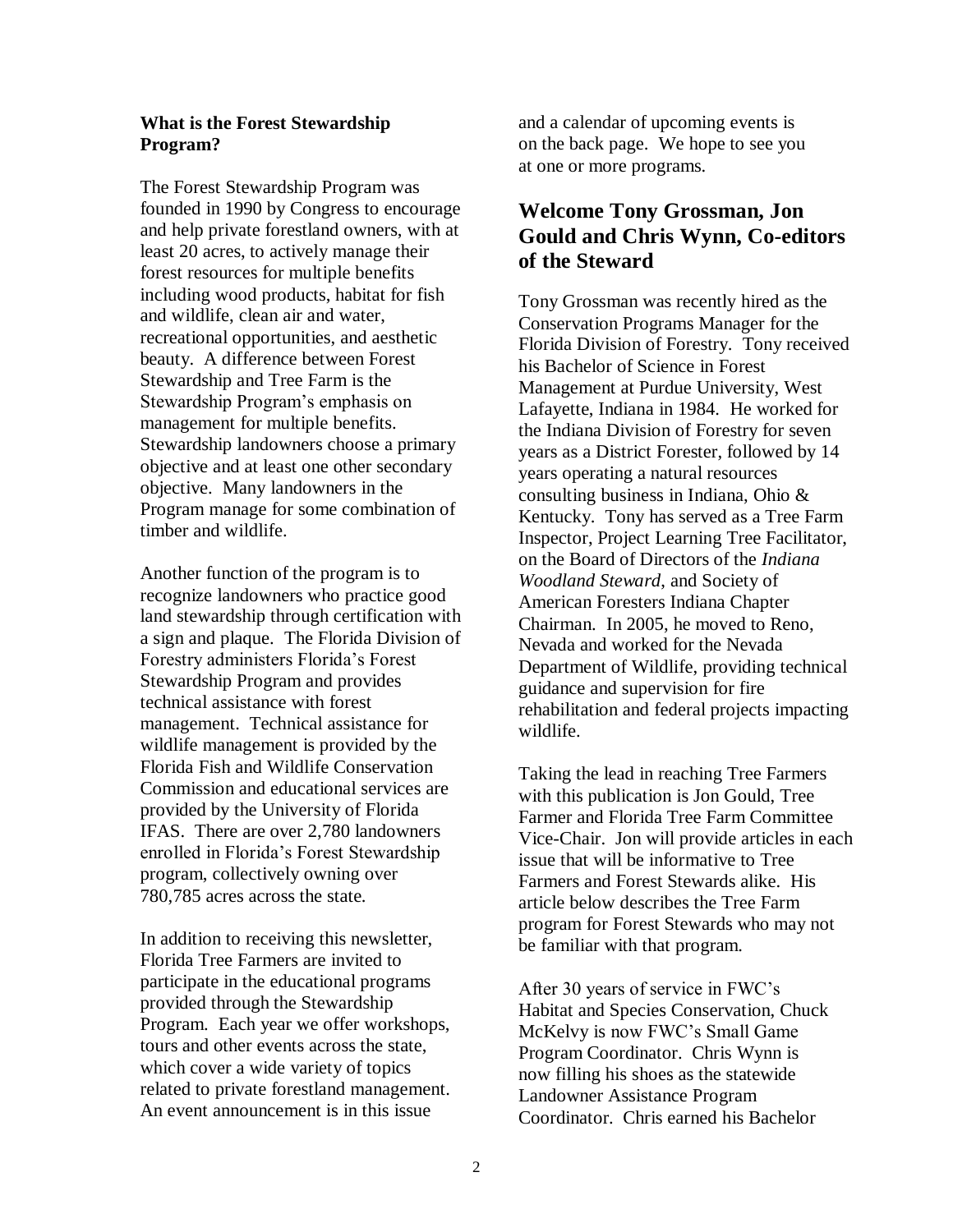of Science in Wildlife Biology from Grand Valley State University in Michigan and started his career with FWC in 2002 estimating bear populations. He then worked as a private lands biologist in the FWC"s Landowner Assistance Program for 3 years, then as the Landowner Assistance Program coordinator for the northeast region. He is very passionate about helping private landowners, enjoys all aspects of the outdoors and finds it difficult to live a carbon neutral life being a Florida resident who loves to snowboard.

## **What is the Tree Farm Program?**

By Jon H. Gould, Co-editor

The American Tree Farm System® is a program of the American Forest Foundation and was founded in 1941 to promote the sustainable management of forests through education and outreach to family forest landowners. Nearly 26 million acres of privately owned forestland and 80,000 family forest landowners in 46 states are enrolled in this program and committed to excellence in forest stewardship. About half of all Tree Farms are located in the South.

## **How the Program Works**

The American Forest Foundation sets the standards for the program and runs the national office in Washington, D.C. State Tree Farm Committees operate and administer the program at the local level. Qualified inspecting foresters provide assistance to Tree Farmers and conduct initial and periodic inspections to obtain and maintain certification under the program. Tree Farmers, once certified, manage their forestland under the program guidelines. A minimum of 10 acres of forestland is required to participate.

## **Florida Tree Farm Program**

The Tree Farm program began in Florida in 1946 and is administered by the Florida Forestry Association through the Tree Farm Committee which includes private, industry, and government foresters and private forest landowners, as well as a staff member of the Florida Forestry Association. Presently, Florida has 757 certified Tree Farmers with 1.6 million acres of forestland in the program.

## **Tree Farmers**

Tree Farmers are good stewards of their forestland committed to protecting watersheds and wildlife habitat and conserving soil. They manage their forestland for various reasons, including timber production, wildlife, recreation, aesthetics, and education/outreach. Tree Farmers receive many benefits, including the following:

-Representation on local, state, and federal issues affecting forestland owners. -Exposure to a network of forestry professionals and landowners committed to

sustainable forestry.

-Access to seminars, field days, and workshops to help manage their Tree Farm. -Certification that meets international standards of sustainable forest management. -Participation in local, state, regional, and national Outstanding Tree Farmer of the Year awards and recognition.

## **Contact Information**

If you would like more information about or to possibly join either the Florida Tree Farm program or the Florida Forestry Association, please contact Mr. Phil Gornicki by phone at (850) 222-5646 or by e-mail a[t phil@forestfla.org.](mailto:phil@forestfla.org)

*The following is the USDA Forest Service's R8-MB 130, Tax Tips for Forest Landowners for the 2007 Tax Year:*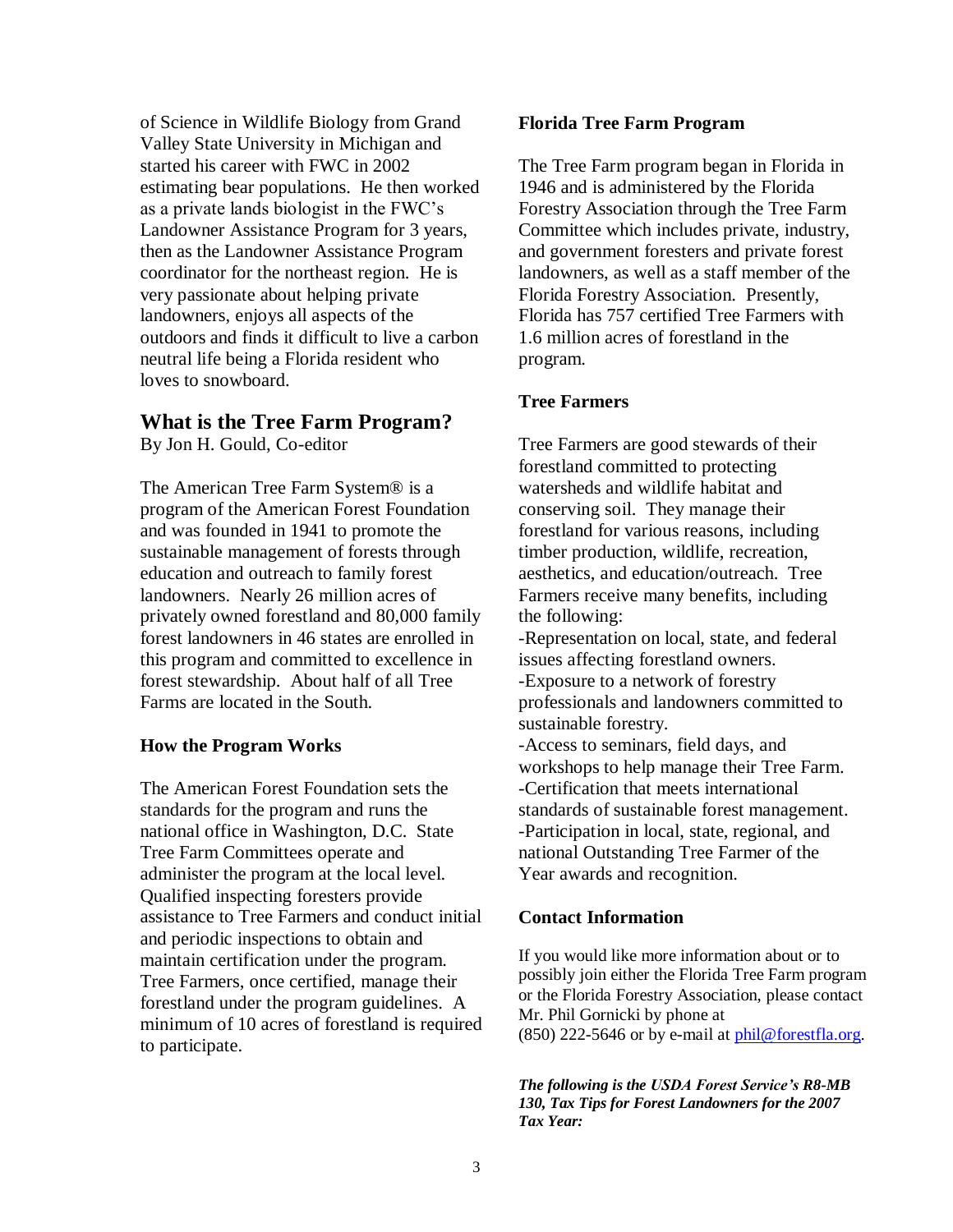## COOPERATIVE FORESTRY TECHNOLOGY UPDATE  $\prod_{i=1}^{\infty} \prod_{i=1}^{\infty} \prod_{j=1}^{\infty} \prod_{j=1}^{\infty}$  U.S. Department of Agriculture

1720 Peachtree Road NW, Atlanta, GA 30309



Forest Service Southern Region

## *Tax Tips for Forest Landowners for the 2007 Tax Year*

*by Linda Wang, Forest Taxation Specialist and John L. Greene, Research Forester, Southern Research Station*

This guide is designed to assist owners of forest land with timber tax information. It is current as of October 1, 2007, and supercedes Management Bulletin R8-MB 128. It is strictly for educational purposes; consult your legal and tax professionals for advice on a specific tax situation.

#### **Purpose for Owning Timber**

Forest owners must classify their timber management activities into one of three categories for tax purposes:

- Trade or business
- Income-producing (or "investment")
- Personal use

*The distinction is important in terms of how income, expenses and losses are treated and reported for tax purposes.*  For example, owners who are active participants in a timber business can fully deduct ordinary and necessary management expenses on Schedule C or F of Form 1040. In contrast, owners who hold timber for investment purposes must report these expenses as miscellaneous itemized deductions on Form 1040, Schedule A, where they are subject to income limitations. There is no tax advantage to holding timber for personal use.

#### **Tax Basis of Timber**

Basis is a tax concept of the *cost* of your forest land and timber. If properly documented, timber basis can lower your taxes by reducing the taxable proceeds from timber sales, enabling reforestation cost recovery or allowing timber loss deductions. *Setting up your basis helps avoid missing deductions.* The tax law specifies how to determine the basis of property acquired by purchase, inheritance, gift, tax-deferred exchange, replacement in an involuntary conversion or through reforestation. The records necessary typically include:

- Purchase price
- Survey, legal and accounting fees solely for acquisition
- Separate value of land, timber and other capital assets such as bridges or roads (i.e., their individual fair market value) on the date of acquisition, by purchase or inheritance
- Timber volume and value (or the per-acre value of premerchantable timber)
- For timber received as a gift, the basis in the hands of the person making the gift, plus any gift taxes paid
- Costs of planting, such as site preparation, seedlings, hired labor, fertilization and depreciation on equipment used.

Gathering these data in a timely manner (preferably when the

property is acquired) can prevent problems down the road. Setting up timber basis retroactively is acceptable, but typically needs the help of a professional forester. An excellent way to keep track of timber basis is to use IRS Form T (Timber) **"**Forest Activities Schedule," Part II (see "Form T," below).

#### **Timber Management Expenses**

Generally when there is a profit motive, ordinary and necessary expenses incurred for managing forest land as a business or an investment are deductible even if there is no current income from the property. Property tax and interest are currently deductible, but you may elect to capitalize them if doing so provides a tax benefit. For example, owners who hold timber as an investment and take the standard deduction may elect to capitalize property tax and interest since they are itemized deductions.

Ordinary and necessary expenses associated with timber management generally include the costs of post-establishment timber cruises, fees paid consulting foresters and brush control, the cost of protection from fire, insects and disease, precommercial thinning, timber stand improvement, tools of short useful life, travel directly related to timber activities, and the cost of hired labor and mid-rotation fertilization (Revenue Ruling 2004-62). Costs associated with a timber sale, including a pre-sale timber cruise, should be deducted from the sale proceeds. Costs associated with establishing a timber stand, including supervision by a consulting forester and brush control, are part of the timber basis and can be deducted and amortized accordingly (see "Timber Planting Costs," below).

#### **Timber Planting Costs**

Under IRC section 194 a taxpayer may *elect to deduct outright up to \$10,000 per year of qualifying timber establishment costs, and amortize any additional amount over 84 months* (8 tax years, due to the half-year convention), rather than capitalizing and recovering them at the time of a timber sale.

*Example 1*: Mrs. Smith plants 40 acres of timber in 2007 at a cost of \$6,000. She can elect to deduct all \$6,000 of the cost on her 2007 income tax return because it is less than \$10,000.

*Example 2*: If Mrs. Smith's planting cost was \$14,000, her total deduction for 2007 would be the \$10,000 limit on deductions, plus 1/14 of the amount over \$10,000, or \$287 (\$4,000 ÷ 14, due to the half-year convention). She can deduct  $$571 ($4,000 \div 7)$ on her returns for 2008 through 2013, and the final \$287 on her return for 2014. *Note:* Once Mrs. Smith has filed her income tax return for 2014, the contribution to her timber basis from the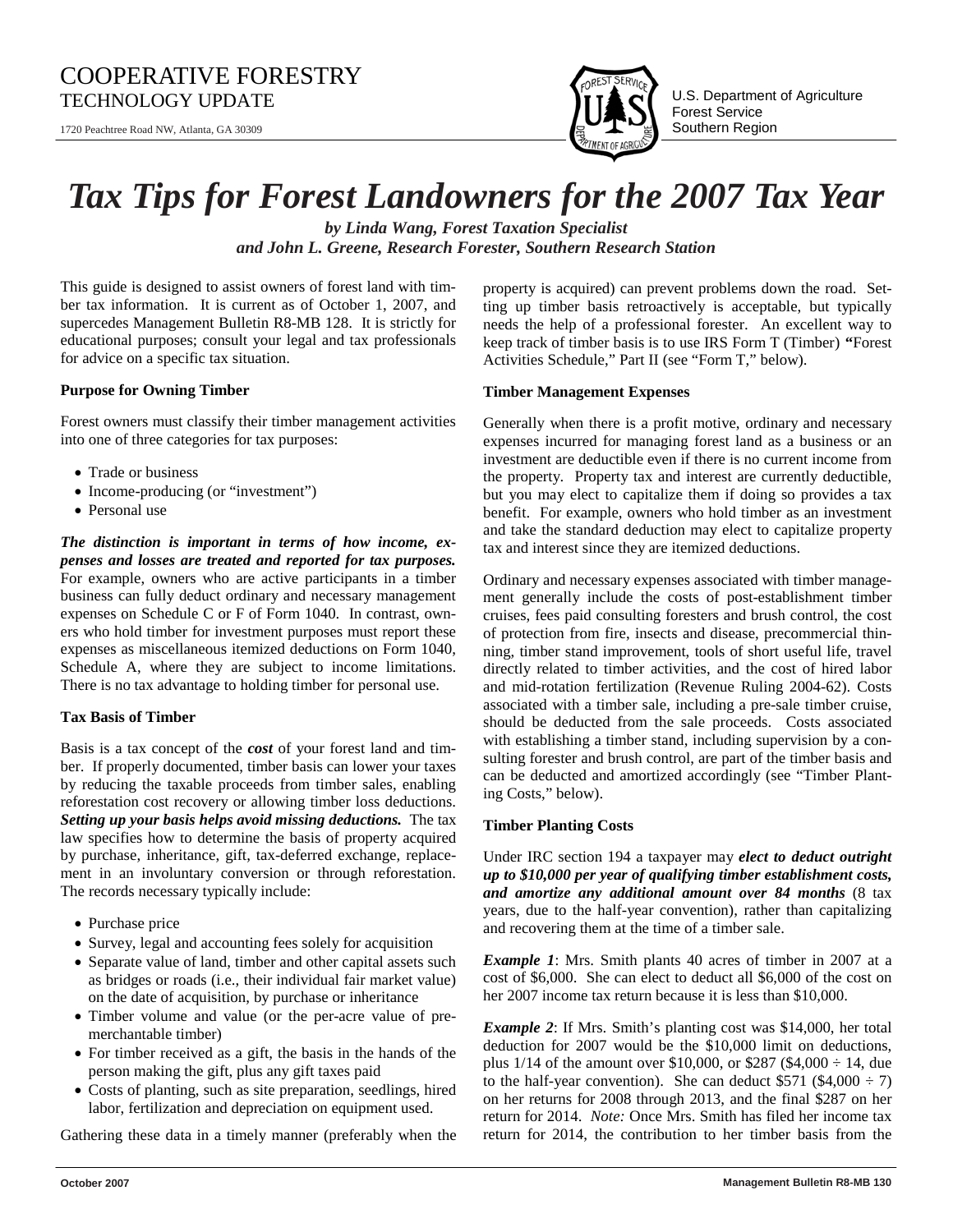planting will be \$0. Elect to use this provision on Form 4562 (Part VI) on a timely filed return (including extensions).

If your timber property is located in a special hurricane zone (i.e., Gulf Opportunity Zone or the Rita or Wilma GO Zone) and you own no more than 500 acres of forest land altogether, *the \$10,000 deduction is increased to a maximum of \$20,000 per tax year for planting costs incurred through the end of 2007* (IRC section  $1400N(i)(1)$ ). The hurricane zone provisions are not available to publicly traded corporations or real estate investment trusts.

#### **Cost-share Payments**

Cost-share payments generally must be included in income unless a section 126 election is in effect. Under this election, cost-share payments from qualified government programs may be *wholly or partially excluded from income*. Federal cost-share programs that qualify for exclusion include the Conservation Reserve Program (CRP), Environmental Quality Incentives Program (EQIP), Forest Land Enhancement Program (FLEP), Wildlife Habitat Incentives Program (WHIP) and Wetlands Reserve Program (WRP). Various state programs also qualify.

The process of calculating the maximum excludable amount of a qualifying cost-share payment is shown here by example:

*Example*: Mr. Drew, a Texas landowner, sells \$21,000 worth of timber in 2007 and reforests his 30-acre tract at a cost of \$6,000, including a \$2,000 cost-share. He uses the 6.08% interest rate under Farm Credit System for the Texas region in 2007 to calculate how much of the cost share he can exclude.

*Answer:* The maximum excludable amount of the cost-share payment is the present value of \$2.50 per acre or 10% of the average annual income from the tract over the last 3 years, whichever is larger: \$2.50 x 30 = \$75; 10% x (\$21,000  $\div$  3) = \$700; the present value of \$700, the larger of the two amounts, is  $$700 \div 6.08\%$ , or \$11,513; Mr. Drew can exclude the entire cost-share payment.

Without the harvest, the maximum excludable amount of the costshare would be only  $$1,234$  ( $$75 \div 6.08\%$ ). Mr. Drew would have to include the remaining  $$766 ($2,000 - $1,234)$  in his income, but he could then deduct it using the reforestation deduction and amortization provisions.

#### **Timber Income**

In almost every situation, it benefits you to have your timber sale income qualify as a *long-term capital gain*. Among the reasons are that long-term capital gains are taxed at lower rates than ordinary income, and are not subject to self-employment taxes.

To qualify for long-term capital gain treatment, you must hold your timber for *more than 12 months*. Timber held as an *investment* qualifies under IRC section 1221. Report a sale on Form 1040, Schedule D, Part II. Timber held as part of a *trade or business* qualifies under IRC section 631(b). Report a sale on Form 4797, Part I, whether it was outright (lump-sum) or pay-as-cut.

If you as the owner *cut standing timber yourself* and sell cut products to a mill, all the proceeds are ordinary income unless you *elect on Form T, Part II, to treat it as an IRC section 631(a) transaction*. If you have a section 631(a) election in effect, the income from holding the standing timber is a capital gain and only the additional amount from converting the timber and transporting it to the mill is ordinary income.

When you sell or dispose of timber you can take a *timber depletion deduction* against the proceeds. The deduction allows you to recover a part of your adjusted timber basis that is proportional to the volume of timber harvested.

#### **Timber Losses**

In general, loss deductions are permitted to property held for business or investment purposes. It is important to note that your deduction for a loss is limited to your adjusted basis in the asset lost, minus any insurance or other compensation received.

A *casualty loss* is caused by natural or outside forces that are sudden, unexpected, and unusual  $-e.g.,$  by fire, ice storm or hurricane. A loss that is unexpected and unusual but occurs over time – e.g., by disease or insect attack – is a *non-casualty loss*. Other kinds of loss, *timber theft* and *condemnation*, result from human activity. A timber theft loss is deductible in the year you discover it.

To calculate a loss deduction, start with the adjusted basis in the account you use to keep track of the "block" that includes the damaged area. If you keep track of all your timber in one account, use the adjusted basis in that account. Next, determine the difference in the fair market value of the property in the block immediately before and immediately after the loss. Court cases have established that a salvage sale is a separate event from a loss, so the "after" figure should include the value of any salvageable timber in the block. Your loss deduction is the lesser of your basis in the block or the decrease in value. Keep in mind that basis verification and reasonableness of valuation are two of the main audit areas by the IRS.

#### **Form T**

You are required to file a Form T (Timber) "Forest Activities Schedule" if you claim a timber depletion deduction, make a Section 631(a) election or sell timber outright under section 631(b). Owners with occasional sales may be excepted from this requirement, but it is considered prudent to file. Even if you are not required to file Form T in a given year, it is an excellent way to keep your timber tax records. An electronic version of the form can be found at: http://www.irs.gov/pub/irs-pdf/ft.pdf.

#### **References:**

Haney, H. L., Jr.; Hoover, W. L.; Siegel, W. C.; and Greene, J. L. 2001. *Forest Landowners Guide to the Federal Income Tax*. Agric. Handb. 718. Washington, DC: U.S. Department of Agriculture. This book may be downloaded free: http://www.timbertax.org/publications/aghandbook/aghandbook.asp.

National Timber Tax Website: www.timbertax.org

The U.S. Department of Agriculture (USDA) prohibits discrimination in all its programs and activities on the basis of race, color, national origin, age, disability, and where applicable, sex, marital status, familial status, parental status, religion, sexual orientation, genetic information, political beliefs, reprisal, or because all or a part of an individual's income is derived from any public assistance program. (Not all prohibited bases apply to allprograms.) Persons with disabilities who require alternative means for communication of program information (Braille, large print, audiotape, etc.) should contact USDA's TARGET Center at (202) 720- 2600 (voice and TDD). To file a complaint of discrimination write to USDA, Director, Office of Civil Rights, 1400 Independence Avenue, S.W., Washington, D.C. 20250-9410 or call (800) 795-3272 (voice) or (202) 720-6382 (TDD). USDA is an equal opportunity provider and employer.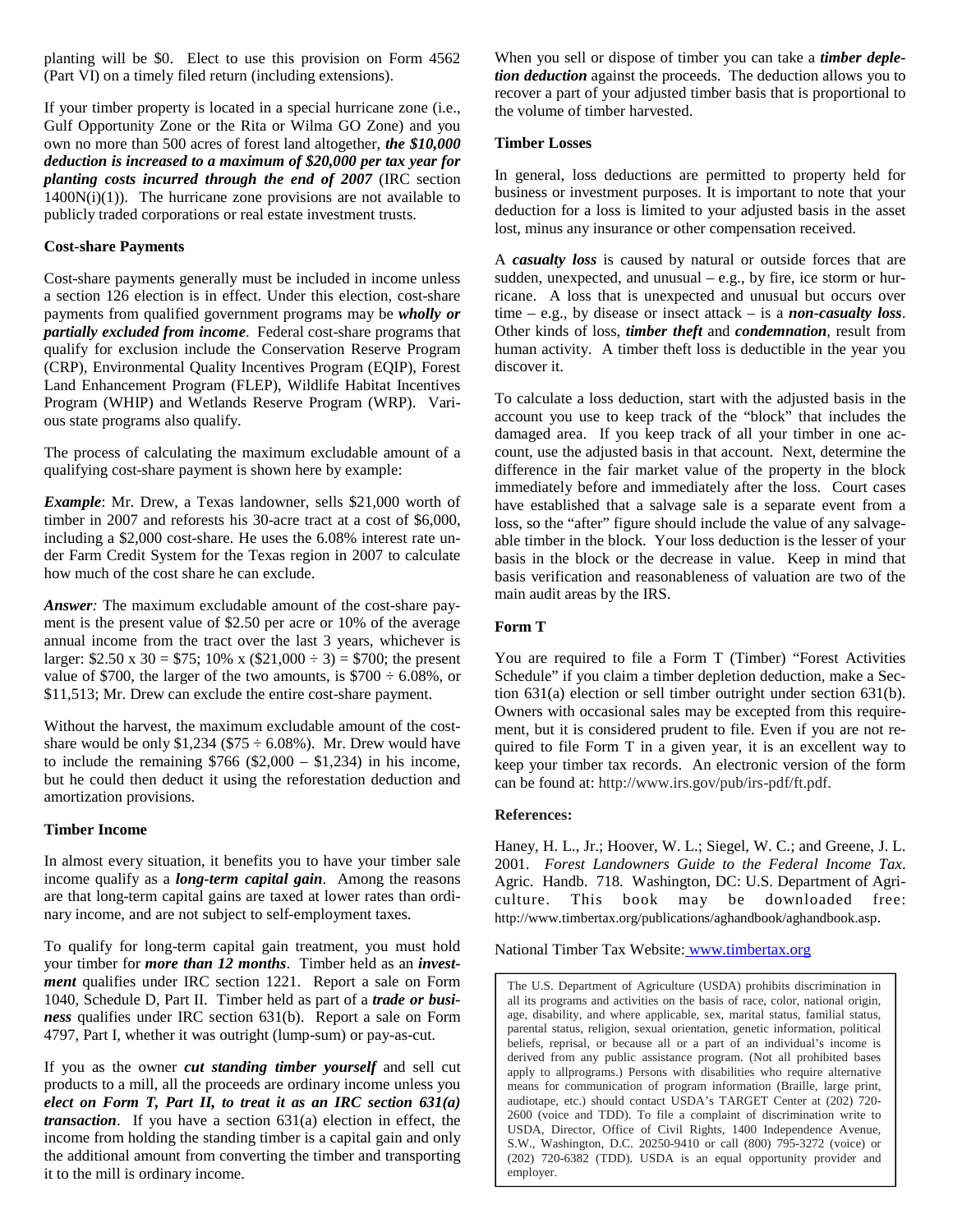## **Wilson's Snipe, Mythical Creature or Unique Native Game Bird?**

By Wayne Harris, Wildlife Biologist, Florida Fish and Wildlife Conservation Commission

Have you ever been snipe hunting? No, I don"t mean holding a burlap sack at night, in a swamp, in the cold, without a coat, while your friends take the one and only flashlight to "go flush "em". I"m talking about the Wilson"s snipe or common snipe, as it is often called.

The Wilson's snipe is a migratory shorebird that can be found at some time of the year in most of North and Central America. Wilson"s snipe measure about 10.5 inches in total length with short, stocky legs and a long bill that may measure close to 3 inches. Two distinctive dark stripes crossing the head from the base of the bill to the top of the neck, a dark stripe running through the eye, and a dusky cheek spot are some distinguishing characteristics of this game bird.

Wilson"s snipe generally breed in grassy or shrubby wetlands of forested areas from Colorado to Massachusetts and northward through Alaska and the Canadian provinces. The winter range is also quite large, consisting of the Pacific coast from Alaska to southern California, the southern half of the lower 48 states, and much of Mexico and Central America. Florida generally has some of the highest densities of wintering snipe of all states, particularly on the Peninsula.

Although recent drought conditions in our state have resulted in hard times for many freshwater fish and other species dependent on deep water in our lake and ponds, snipe are living the high life. Wilson"s snipe prefer feeding on mud flats and in shallow water areas with scattered clumps of maidencane,



smartweed, and other native vegetation. During normal weather, these preferred conditions are found primarily in narrow strips along the margins of lakes and ponds. When the water level drops, many water bodies actually provide much more snipe habitat.

If you want to see a Wilson"s snipe, you can spot them just about anywhere in Florida in the winter time, where suitable habitat exists. They can be found in wet pastures, shallow waterfowl impoundments, lake and pond margins, roadside ditches, and any other areas that are open and wet. Wilson"s snipe are well camouflaged with their surroundings so look closely to spot them. Often, when startled but prior to flushing, snipe will squat on the mud, looking almost exactly like a large, closed pine cone.

If you like hunting birds, snipe hunting is some serious entertainment. The average snipe hunter will shoot at least 6 to 8 times per bird bagged, beginners may need a box, while seasoned veterans will need at 2 to 3 shots per bird. Snipe hunting involves walking/flushing or using a pointing/flushing dog. The main thing to remember is when the bird gets up and makes that nasal "*snipe"* sound, you had better be shooting. If you don"t get a shot, watch the bird and mark where it lands. You can sometimes go after the same bird time and time again. Another unusual characteristic of Wilson"s snipe is that they often fly far ahead of you when flushed and then circle around eventually landing just behind you. You can enjoy both jump shooting and pass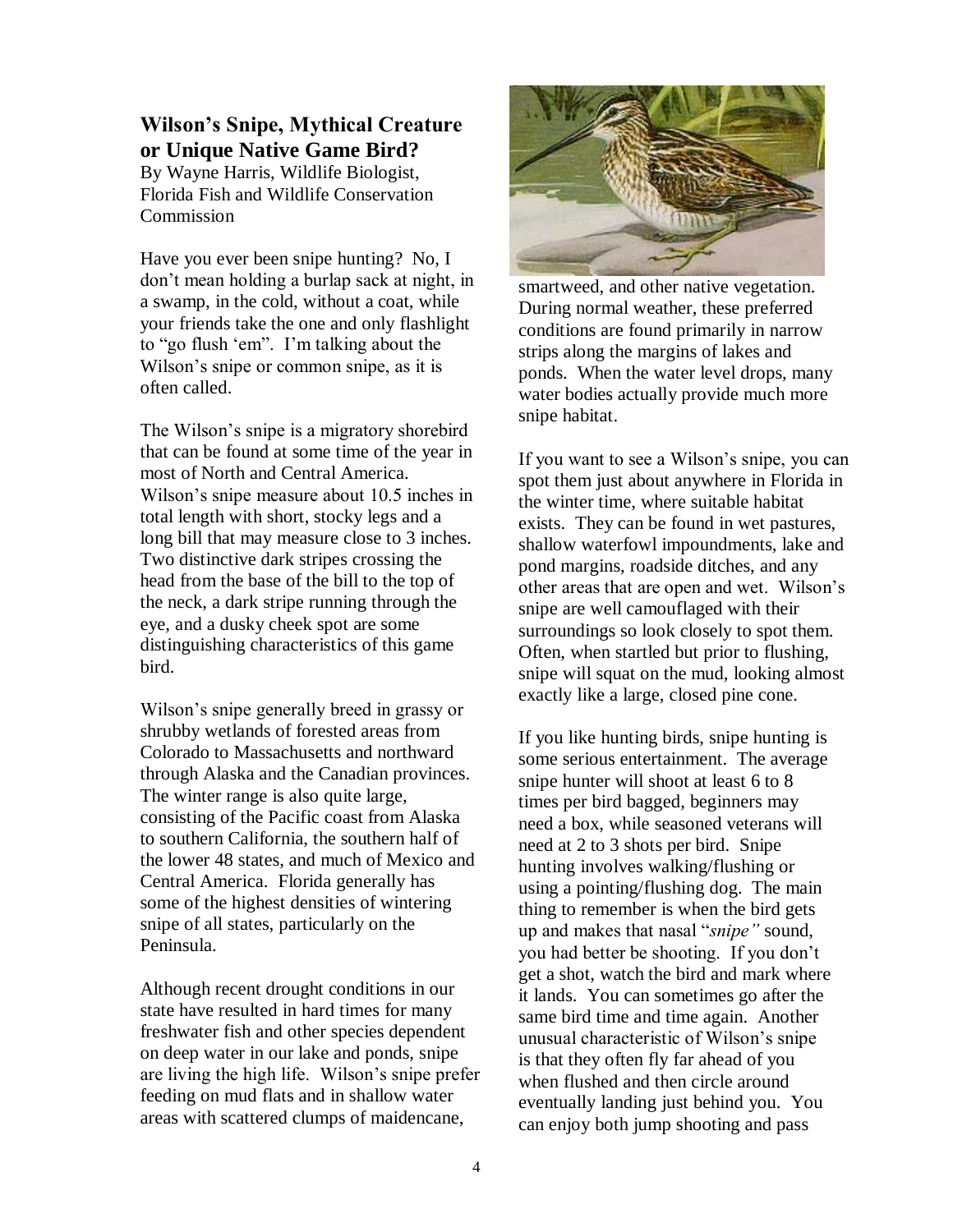shooting on the same bird. I consider it similar to hunting bobwhite quail and mourning dove at the same time. Although #7 ½ or #8 lead shot is legal to hunt snipe on most areas, non-toxic shot is recommended due to the usual proximity to waterfowl areas. An effective non-toxic, affordable alternative to lead is #6 steel shot. If you are fortunate enough to bag a few for supper, marinated snipe breasts are excellent on the grill.

The Wilson"s snipe season in Florida runs from November 1 – February 15. Shooting hours are from one half hour before sunrise until sunset. There is an 8 bird daily bag limit and a 16 bird possession limit. Additional information on Wilson"s snipe and other Florida wildlife viewing and hunting opportunities can be found on the Florida Fish and Wildlife Conservation Commission"s website at http://myfwc.org.

## **Got Cogongrass? Make it a High Priority to Control**

By Dr. Richard Williams, UF-IFAS West Florida Research and Education Center

Invasive non-native species are considered by the World Conservation Union to be one of the main threats to global biodiversity. Nonnative species spread at a rate of 1.7 million acres per year in the US and the economic cost to control these species in natural, agricultural and garden areas exceeds \$35 billion per year. One of the worst of these invasive exotic plant species is cogongrass.

Cogongrass is known as one of the ten worst weeds in the world and was introduced in the United States at an Alabama port around 1911 being used as packing material. Throughout the 1930s and 1940s, some individuals actually planted cogongrass in a bid to make it a forage crop for cattle while others tried it as a soil stabilizer. It performed poorly at both.

Even though the plant is no longer planted and encouraged, cogongrass keeps spreading. Estimates are that between 500,000 acres and 1 million acres are infected with cogongrass in Florida, Alabama, and Mississippi alone. It's also found in pockets from South Carolina to Texas and it continues its march throughout the south. The weed"s ability to take over the landscape was recognized too late. In fact, people do a lot of the spreading unknowingly because of soil being moved that contains roots. This happens commonly in road work when soil is hauled in to fill holes or other operations such as grading unpaved roads.

Cogongrass spreads primarily from rhizomes (horizontal underground stems) and rhizome fragments. Even a small rhizome fragment can develop into a fully functional plant. Cogongrass is highly flammable when mature and actually burns hotter than native grasses, but the roots and rhizomes are remarkably resistant to fire. Cogongrass also spreads by seed, produced in the spring and carried by wind, equipment and even wildlife.

## **Taking over**

As with other invasive species, the big problem with cogongrass is its speed of growth and habit of crowding out native plants. The roots and rhizomes of cogongrass are capable of crowding out native plants by reducing available nutrients and water to the less aggressive native plants. Cogongrass can affect the landscape, environmental balance, tree seedling survival and growth and ultimately wildlife habitat by reducing native plants. Mature stands of cogongrass have very little native vegetation growing in them. This means food supplies dwindle and wildlife species that depend upon these food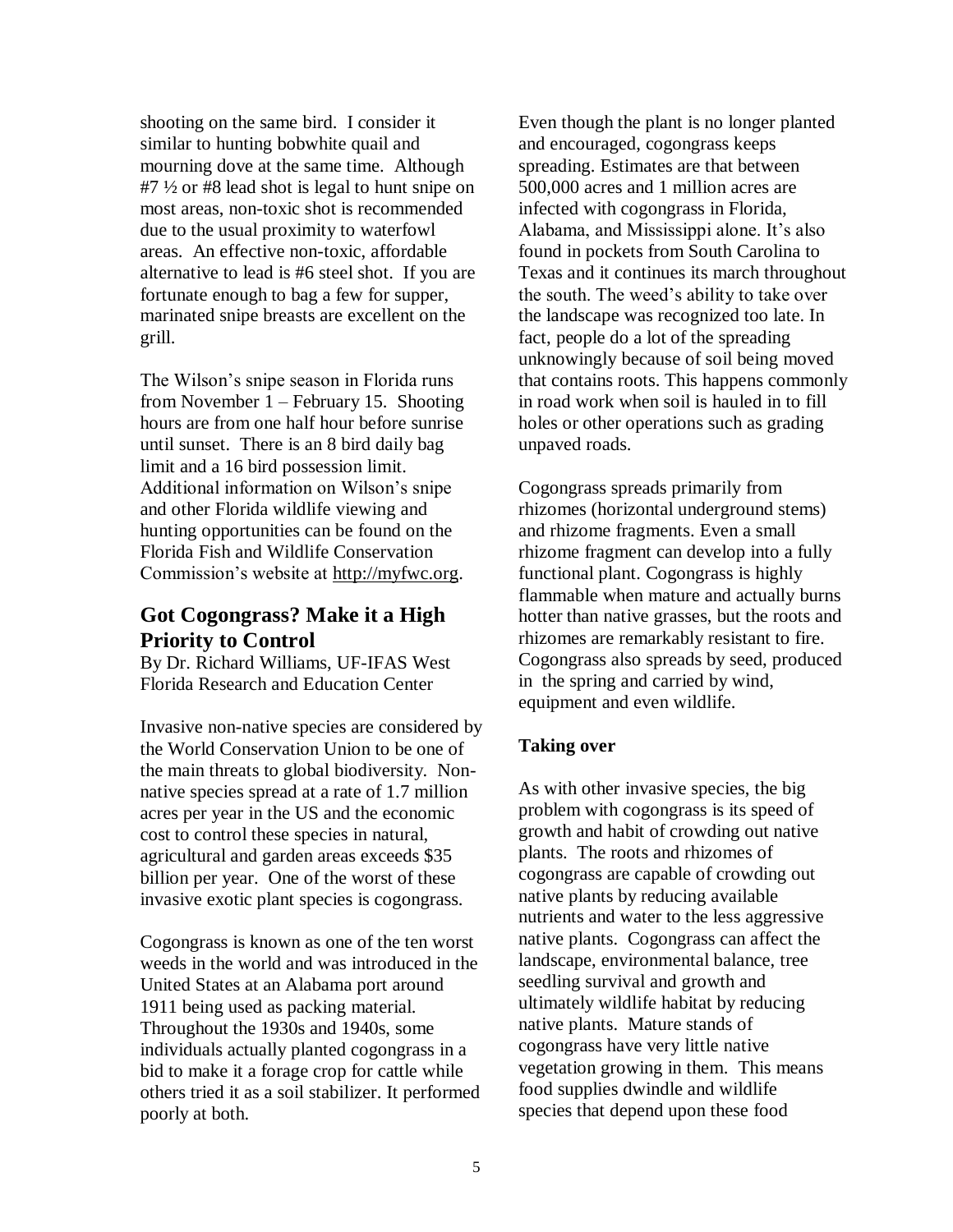sources falter. This is not a minor concern as the U.S. Fish and Wildlife Service estimates that 42 percent of endangered species are in decline because of invasive plants. That's a huge impact.

Able to reach a height of 5 feet, cogongrass is an aggressive, colonyforming perennial grass. Cogongrass can be easily identified by the offset mid-vein in the leaves and rough edges of the leaves. The blooms in spring are silvery white and are showy. If you need help in identifying cogongrass, contact your county agent or county forester especially if you think that this plant is on your property. These plants must be controlled and the best time to kill cogongrass is when it first appears on your property. The new cogongrass patches are generally small in size and easier to control than mature dense stands.

#### **The challenge of controlling cogongrass**

The problem with cogongrass is most of the plant material is underground and very difficult to reach with chemicals. Some studies show there can be up to 18 tons per acre of below-ground root mass from this plant. The roots from native plant just can"t compete. And if native plants are already there, the cogongrass intertwines with them and chokes out other plants.

There"s also a barb on cogongrass roots. If pressed, it will actually dig itself through the roots of trees. It"s like driving a spike. Dig some cogongrass roots up and you can feel those "spikes."

## **Finding solutions**

Several years ago, we began studying how best to tackle cogongrass. One of the things we are looking at is product enhancers. Product enhancers are chemicals that make

the herbicides more effective. Cogon-X is one product that we tried in a mixture with a glyphosate herbicide. Cogon-X helps to move the herbicide belowground and improves the plant"s uptake of the mix. This mixture gave us good results and reduced the cogongrass to a workable level. A few sprigs may survive but the mix knocks cogongrass back significantly. On sites treated with this mixture below ground root mass was reduced by 90%. Battling cogongrass will be an ongoing process but, so far, we"re seeing good results with glyphosate and Cogon-X. The same is true for the imazapyr products.

Imazapyr products – Chopper, Arsenal – although expensive, are some of the best products for controlling cogongrass. The plant "takes them up" with the most enthusiasm, but the cost is more than twice the glyphosate mixture. Rather than shoulder the cost of an imazapyr treatment, landowners often leave the problem for another day. That can mean the cogongrass is just left to take over. That"s the worst thing that can happen. A small patch of cogongrass can quickly become a major problem. A glyphosate/Cogon-X mix costs around \$35 to \$38 per acre. With imazapyr products, you"re looking at about \$100 to \$110 per acre.

For imazapyr treatments apply a 1% solution with a surfactant in 15 to 20 gallons of water per acre. Chopper herbicide already has a surfactant so adding a surfactant is not necessary. Glyphosate should be applied at a 2% solution with metholated seed oil (MSO) or some other surfactant in 15 to 20 gallons of water per acre. The glyphosate formulation should be the stout formulation – 41 percent active ingredient, not the stuff you pick up at local discount stores. The glyphosate/Cogon-X mixture is mixed at a quart per acre of each in 15 to 20 gallons of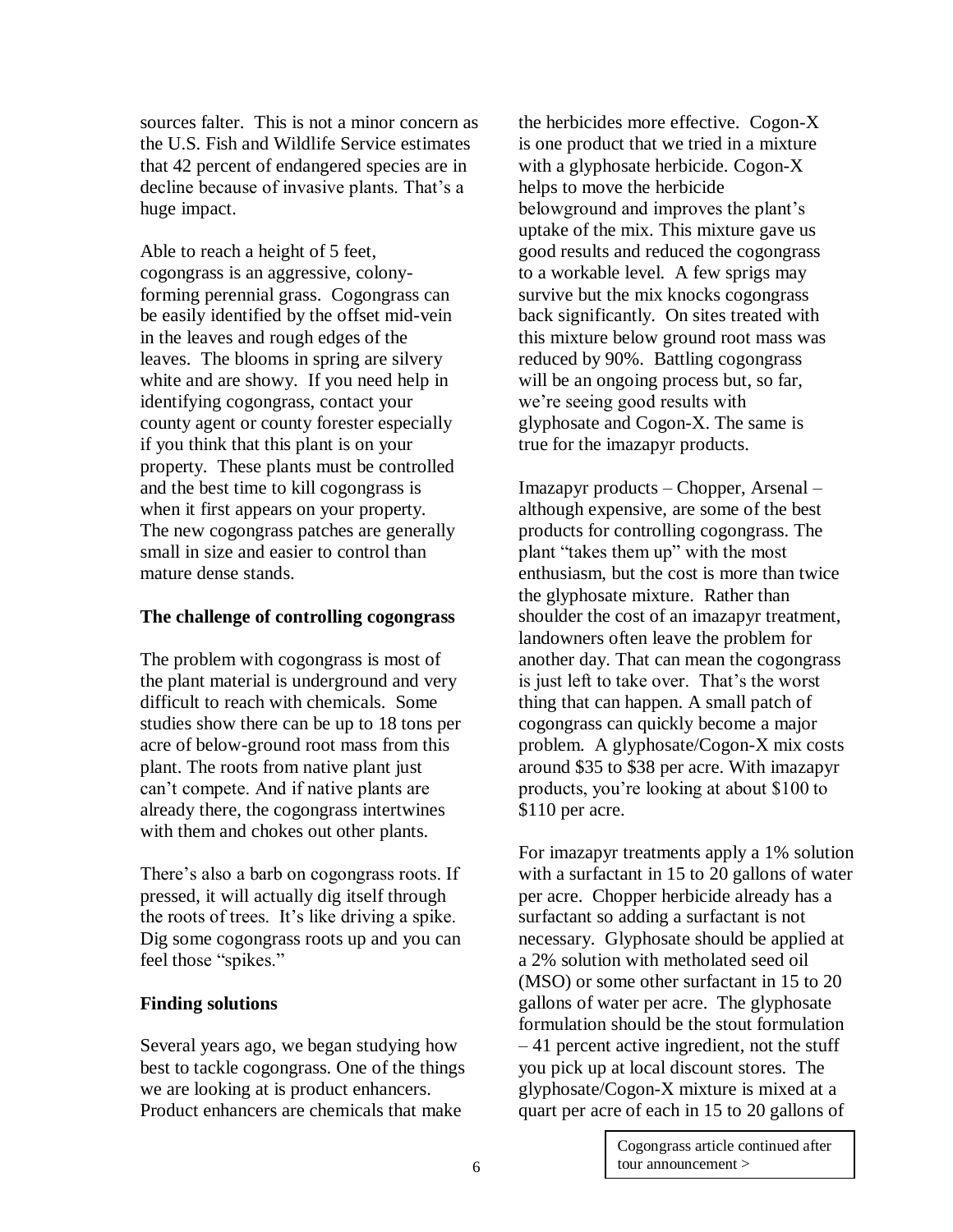

## **Tree Farm Tour** *Gould Tree Farm*

*Tree Farm Property of Jon and Carol Gould Washington County, FL*

## **Date:** *Thursday, April 3, 2008; meet at the property at 9 AM CT*

**Activity:** The Goulds, 2006 Florida Tree Farmers of the Year, manage their 582 acre Tree Farm, with periodic assistance from consulting foresters, and do most of the work themselves. The Tree Farm is managed for sustainable forestry, wildlife, recreation, and aesthetics, and includes a highly diverse collection of natural vegetation and wildlife, including several threatened species and species of concern. A total of over 60 species of trees have been identified. A wide variety of woodlands is represented on this 167 acre forestland tract owned by the Goulds since 1965. Six species of pines (loblolly, longleaf, slash, Choctawhatchee sand, spruce, and shortleaf) and the pyramid magnolia, one of Florida's rare and endangered plant species, are visible from one location. Forest habitats include mature natural mixed hardwood and pine, mature natural wetlands hardwoods, and mature and immature planted loblolly, slash, and longleaf pine plantations. Native azaleas are found along the Choctawhatchee River bank, as well as in other natural areas. An old river ferry crossing known as Lassiter's Landing is located on the river bank. It was part of the old Tallahassee-to-Pensacola stage coach route during the 1830's. This crossing, along with a portion of the original stage coach trail, is still visible on the property today. Most of the tour will involve riding on open trailers with several discussion stops and a couple of stops requiring short walks. Please wear appropriate clothing and boots and bring rain gear if possible rain is forecast.

**Register:** A sponsored lunch will be served on-site after the tour, sponsors TBA. This program is free but you must preregister. Call the Washington County Extension Office at (850) 638-6180 to register**.** *Attendance will be limited so please register soon!* We'll meet at 9:00 AM CT at the property and the tour will begin promptly at 9:30 AM. Directions are on the back of this announcement. Please share with others who may be interested.

**A Service of: Florida Division of Forestry, Forest Stewardship Program** Florida Fish and Wildlife Conservation Commission University of Florida, IFAS, School of Forest Resources and Conservation University of Florida, IFAS, Washington County Cooperative Extension Service Gould Tree Farm Florida Tree Farm Program

**Funding for Florida's Forest Stewardship Program is provided by the USDA Forest Service through the Florida Department of Agriculture and Consumer Services Division of Forestry and a grant from the Sustainable Forestry Initiative**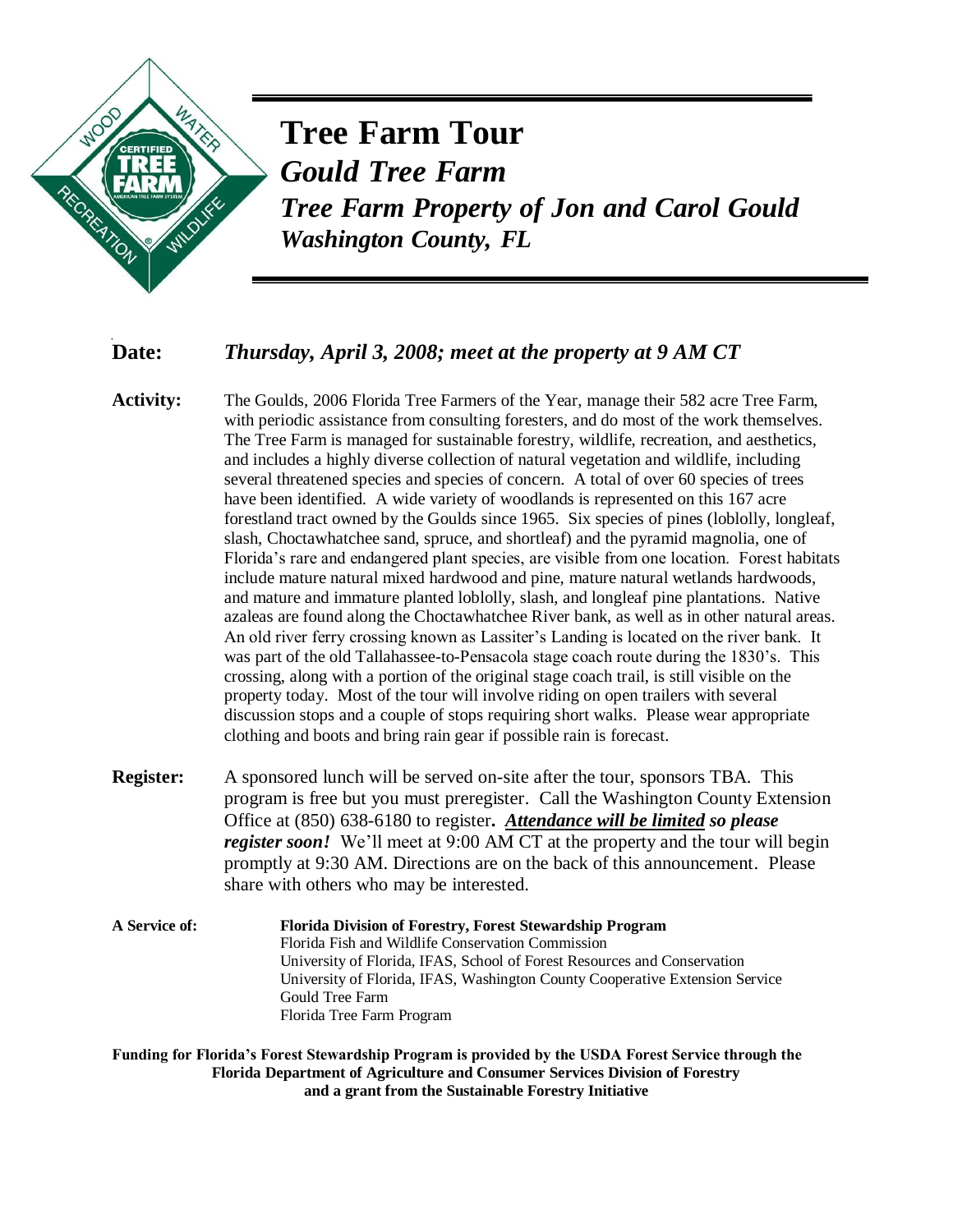## **DIRECTIONS TO GOULD TREE FARM**

-Take either I-10 or Hwy. 20 to Hwy. 79 (from I-10, it's the Bonifay exit; from Hwy. 20, it's at Ebro).

-Go to New Hope (south of I-10; north of Hwy. 20) and turn west on to Hwy. 284 (Millers Ferry Road).

-Go west on Millers Ferry Road for 3.6 miles to first paved road on the left on sharp curve, which is Shell Landing Road.

-Go 1.5 miles to Gould Tree Farm gate, which will be on your right. The address is 4132 Shell Landing Road, which is displayed on a small sign on one of the gate posts, along with a small American flag.

-Go through the gate and 0.6 mile on dirt road to the house on the right.

-If you get lost call Jon Gould's cell phone at 205-296-4923.

## **Meet at the property at 9:00 AM CT APRIL 3, 2008**

**Questions about this or other Forest Stewardship Program activities can be directed to Chris Demers at 352-846-2375 or by email at cdemers@ufl.edu. For more information and events see the UF Forest Stewardship Web site at:** 

**http://www.sfrc.ufl.edu/Extension/florida\_forestry\_information/index.html**





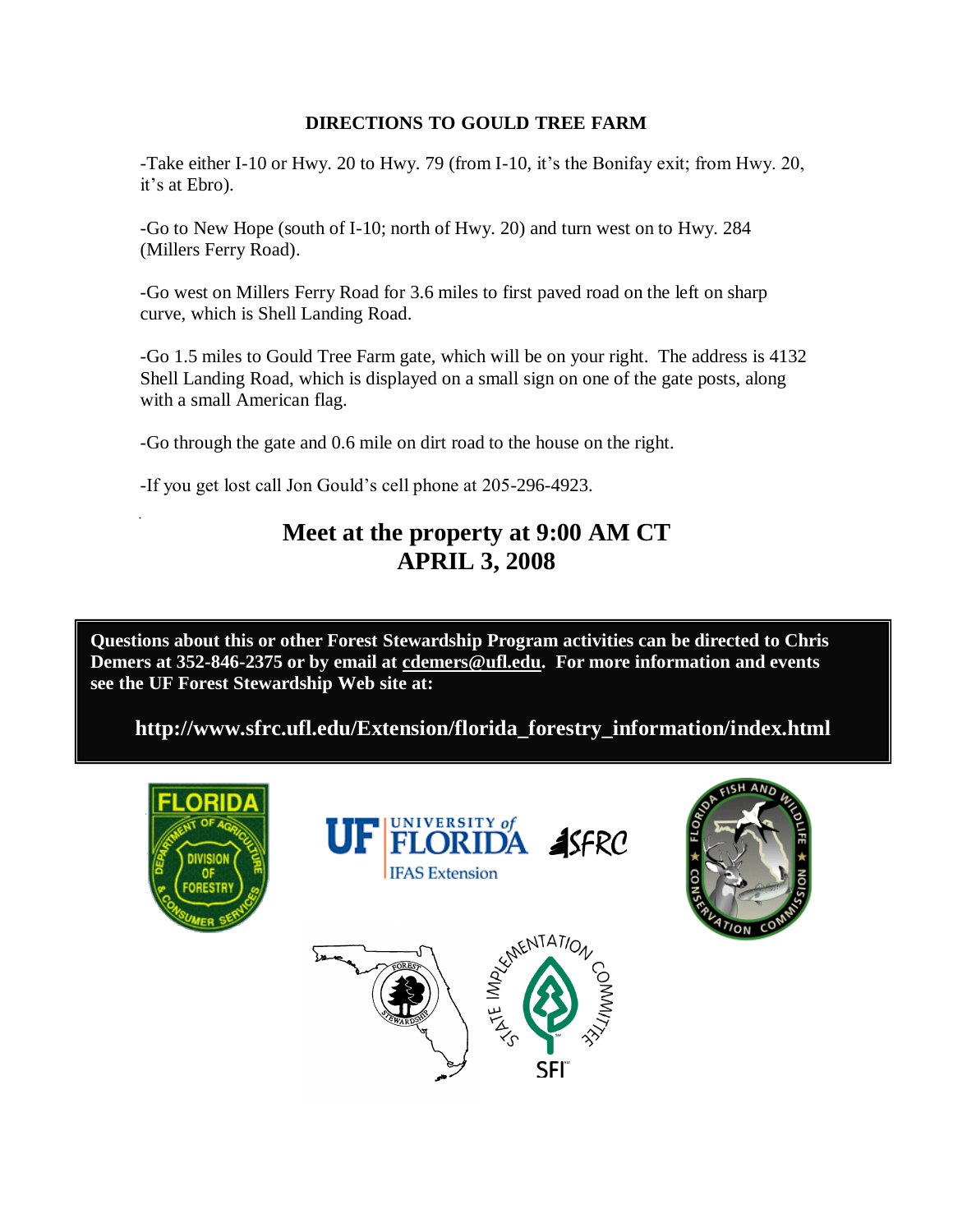water. Good results have also been observed using 3% glyphosate and 1.5% Cogon-X. Instead of killing 65 percent of the cogongrass rhizomes with glyphosate alone, the mixture with Cogon-X killed 85 to 90 percent of the below ground rhizomes. That's a big shift.

Imazapyr products can be mixed with glyphosate products as another alternative for controlling cogongrass. These products are available for purchase by landowners. Check with extension agents, extension specialists, county foresters or the Stewardship Program coordinators for companies that sell these products. MSO should be available at the local coops.

Some very important items to be sure of when spraying cogongrass:

- Ensure good coverage on the entire plant
- Be sure the plants are actively growing and not stressed as in a drought
- Remember that the glyphosate/Cogon-X mixture isn"t a release for *small seedling size trees* – either pine or hardwood. You can spray **under** larger trees without any problems but do not spray on young seedlings.
- Imazapyr herbicides should not be sprayed if you have desirable hardwoods that you want to keep, use the glyphosate mixtures. There are label rates of imazapyr that can be sprayed around pine seedlings. Read the label!
- Don't spray glyphosate after a frost has occurred as it will not be effective. However, imazapyr products can be sprayed later in the fall. In fact, imazapyr recommendations call for fall treatments (September through October).
- Check the treated site the following year to determine if any cogongrass is present. May and June are the best times to check. Re-treat if green leaves are present the following year.
- Check your property to see if additional cogongrass patches have entered your property. After the hurricanes in the panhandle in 2004 and 2005, cogongrass was spread by wind to disturbed sites and then by equipment.
- Be safe and follow safety precautions on the label when applying herbicides.

For additional information call your county extension agent, county forester or the Stewardship Program coordinator. A great resource on the Web for identifying and controlling this grass is http://www.cogongrass.org/.

## **Timber Price Update**

The timber pricing information below is useful for observing trends over time, but does not necessarily reflect current conditions at a particular location. Landowners considering a timber sale are advised to solicit the services of a consulting forester to obtain current local market conditions.

Stumpage price ranges reported across Florida in the **4 th Quarter 2007** Timber Mart-South (TMS) report were:

- Pine pulpwood:  $$15 $26$ /cord  $(\$6 - \$10/ton)$ ,  $\$$  slightly (from average 3<sup>rd</sup> Quarter 2007 prices)
- Pine C-N-S: \$43 \$60/cord  $$16 - $22/ton), \downarrow$
- Pine sawtimber: \$88 \$106/cord (\$33 - \$40/ton), ↑ slightly
- Pine plylogs:  $$85 $109/\text{cord}$  $($32 - $41/ton), \downarrow$  slightly
- Pine power poles: \$106 \$169/cord  $($40 - $63/ton), \downarrow$
- Hardwood pulpwood: \$9 \$24/cord (\$3 - \$8/ton), ↓

## **Trend Report**

Average South-wide timber product prices changed only slightly in  $4<sup>th</sup>$  Quarter 2007, with pine pulpwood prices continuing their slow rise, hitting their highest average price since 2000. Chip-n-saw prices are down more than 7 percent from a year ago and seem to be taking a harder hit from the slow construction market than sawtimber. Hardwood pulpwood prices were down this quarter but the regional average remains up 14 percent over what they were a year ago.